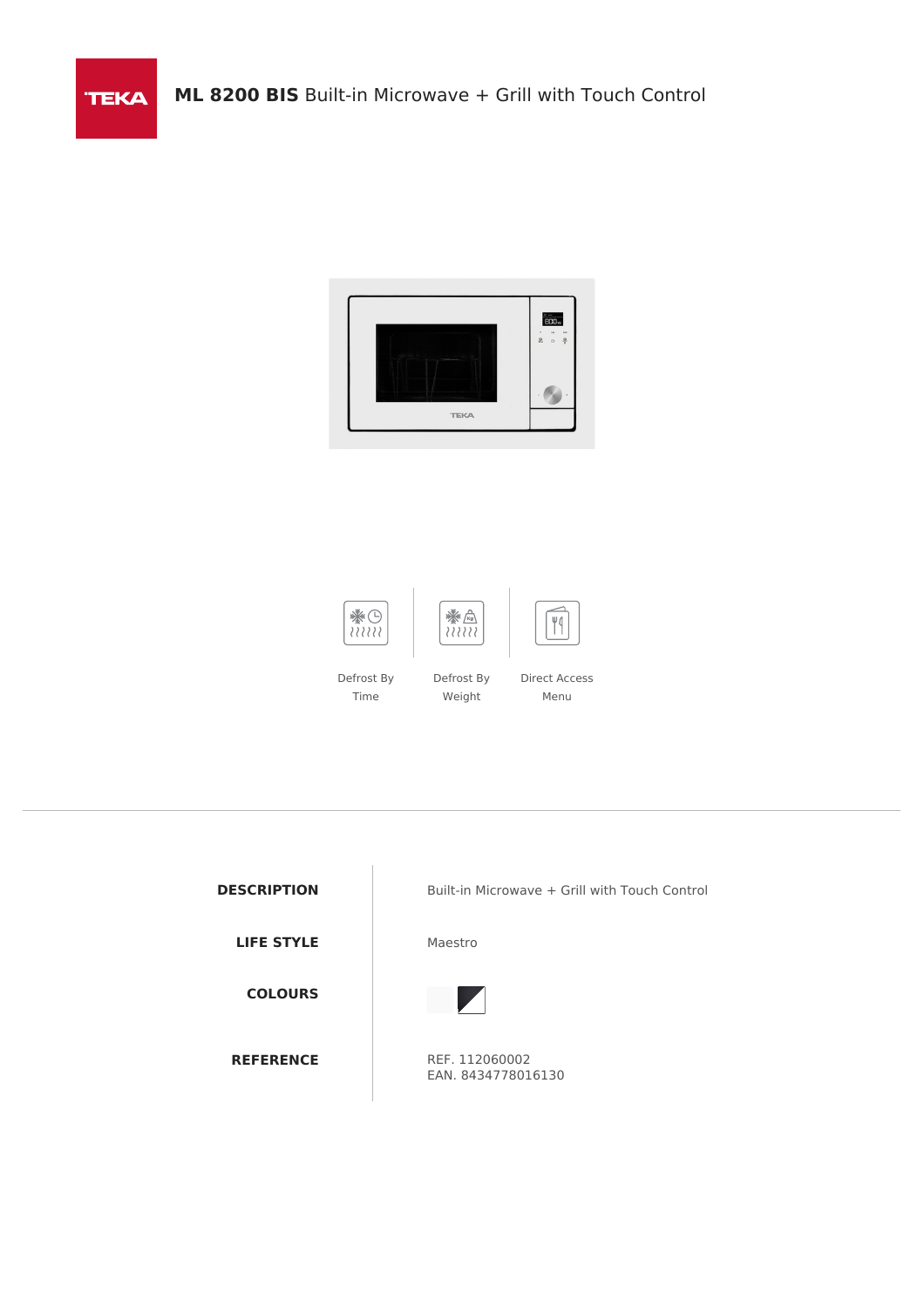**FEATURES** Urban Colors Edition Built-in Microwave + Grill 3 cooking functions 3 direct access menus 1 memory 5 power levels, 1200 W Grill power: 1000 W Defrost by time and weight Touch control display with knobs Double glazed door with left opening Automatic disconnection when open door Quick start Capacity (gross/net): 20 / 18 litres Stainless steel cavity